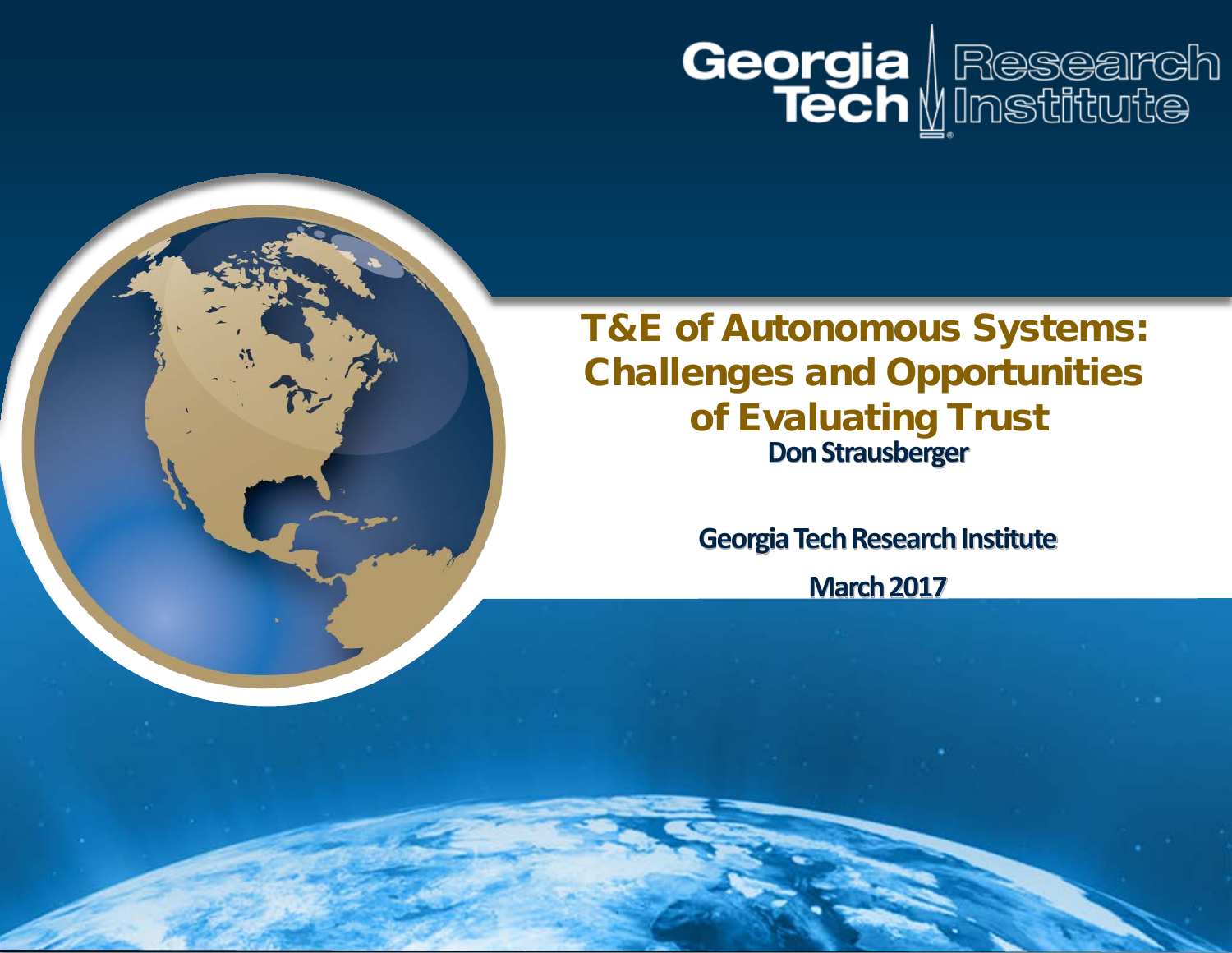# **Ongoing Autonomy Science & Technology Programs (1 of 3)**



#### **Domains Ongoing S&T Efforts**

**Description and Reference**



**Loyal Wingman**

**For both demonstrations, the unmanned aircraft is expected to safely operate in a cooperative/team configuration with a 5th generation manned aircraft from a fixed airfield, accomplish mission objectives, and return …shall be able to operate untethered from the ground without full-time direction from the manned aircraft.** RFI-AFRL-RQKH-2015-003.pdf



**Using collaborative autonomy, CODE-enabled unmanned aircraft will find targets and engage them as appropriate under established rules of engagement, leverage nearby CODE-equipped systems with minimal supervision, and adapt to dynamic situations such as attrition of friendly forces or the emergence of unanticipated threats.**

http://www.darpa.mil/program/collaborative-operations-in-deniedenvironment

**Air**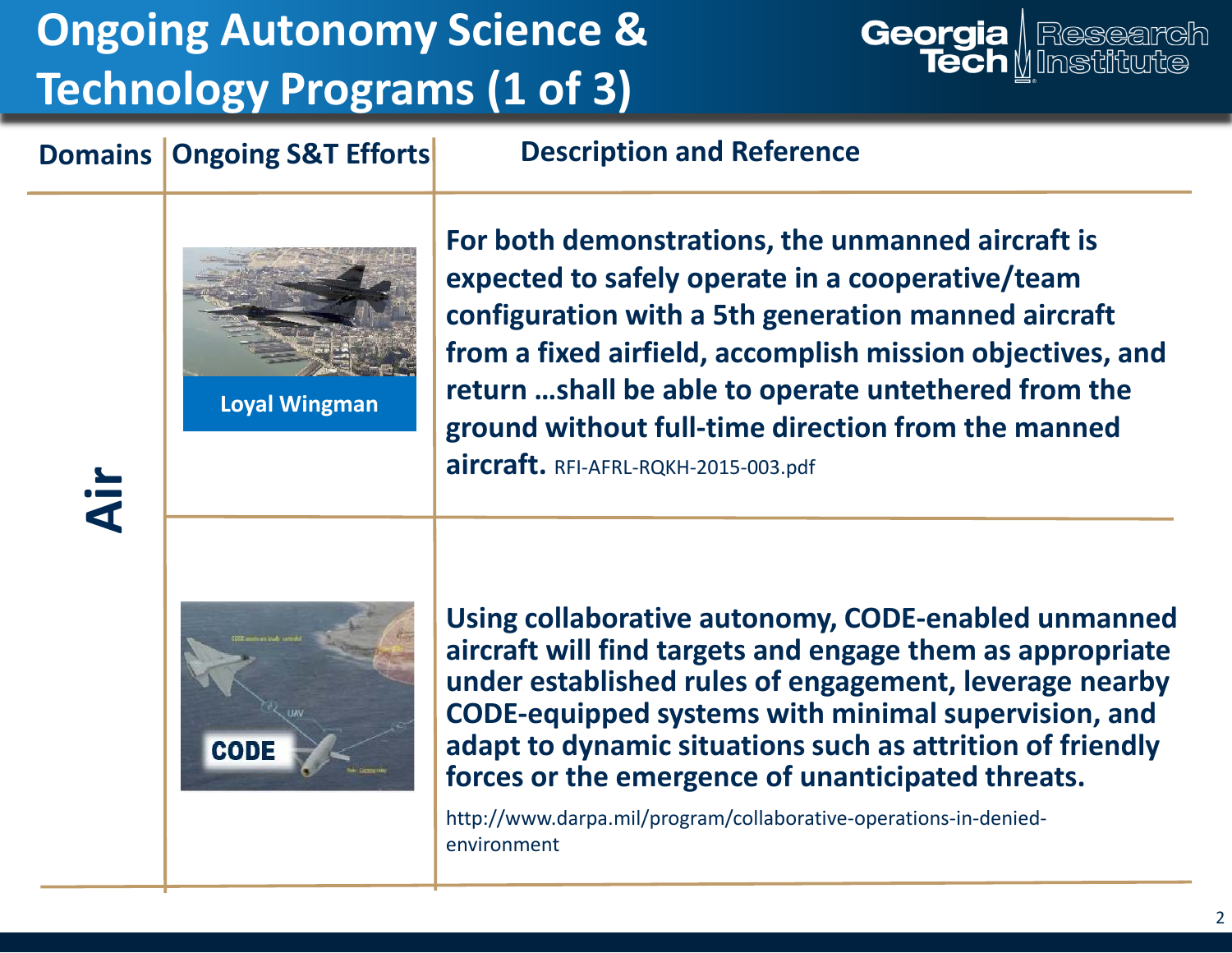# **Ongoing Autonomy Science & Technology Programs (2 of 3)**





**Domains Ongoing S&T Efforts**

**Advance unmanned maritime system autonomy to enable independently deploying systems capable of missions spanning thousands of kilometers of range and months of endurance under a sparse remote supervisory control model. This includes autonomous compliance with maritime laws and conventions for safe navigation, autonomous system management for operational reliability, and autonomous interactions with an intelligent adversary.**

http://www.darpa.mil/program/anti-submarine-warfare-continuous-trailunmanned-vessel

**Description and Reference**



**The objective of the shipboard autonomous firefighting robot (SAFFiR) is to develop human-centric, autonomous systems for fire safety and damage control. … provide shipboard situation awareness and damage control capabilities through … advanced human-robot interaction technologies … to enable teaming with human firefighters**

https://www.onr.navy.mil/en/Media-Center/Fact-Sheets/Shipboard-Robot-Saffir.aspx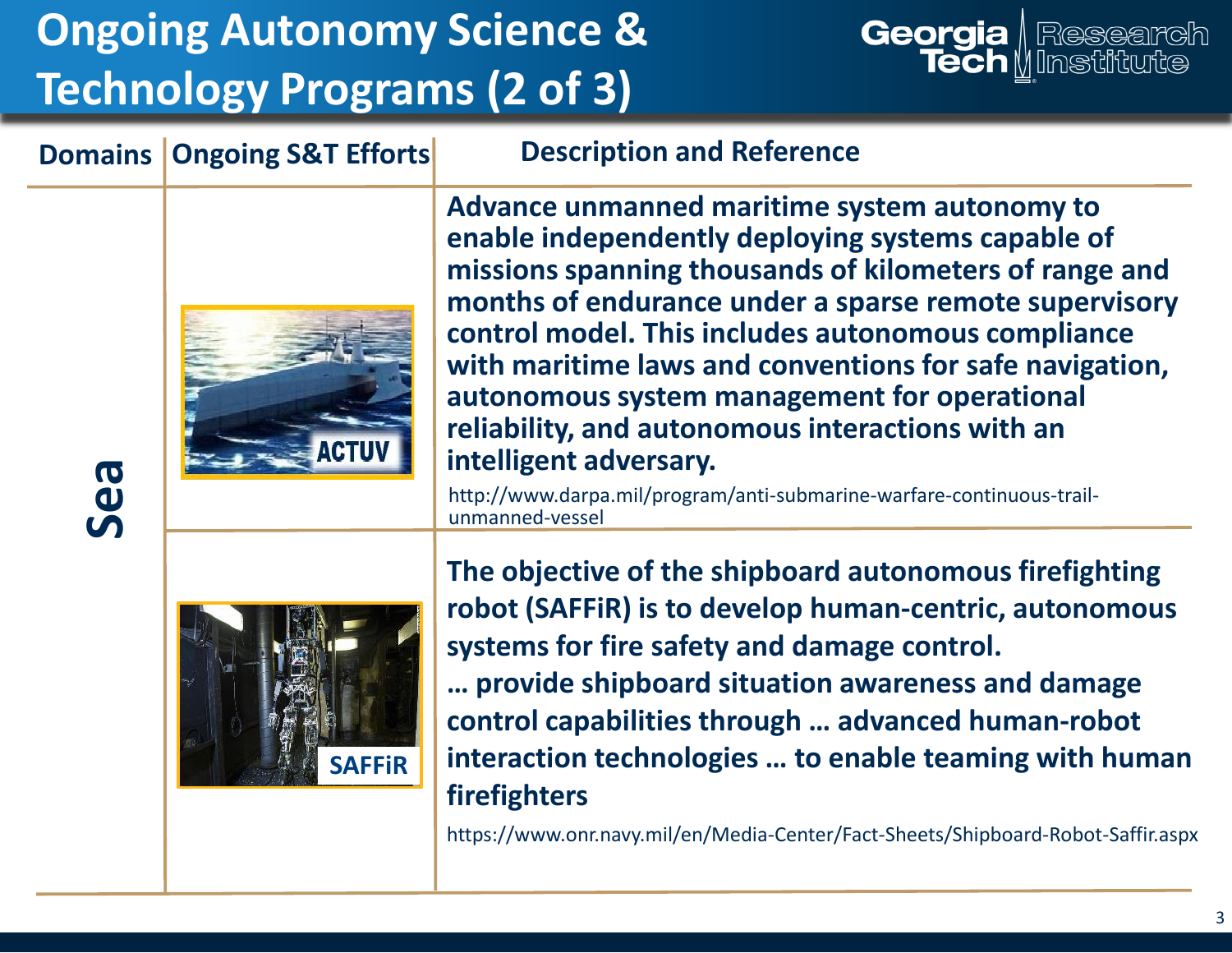# **Ongoing Autonomy Science & Technology Programs (3 of 3)**

#### Georgia | Research Tech M Institute

#### **Domains Ongoing S&T Efforts Land Description and Reference The Autonomous Mobility Applique System (AMAS) provides a low-cost/low-risk, kit-based solution to retrofit active safety, semi-autonomy and autonomy capability onto any vehicle in the military's logistics fleet. AMAS offers Driver Warning/Driver Assist functionality, Leader-Follower convoy operations, Waypoint following capabilities and provides growth to fully autonomous operations.** http://www.lockheedmartin.com/us/products/amas1/mfc-amas-**AMAS**

overview.html

4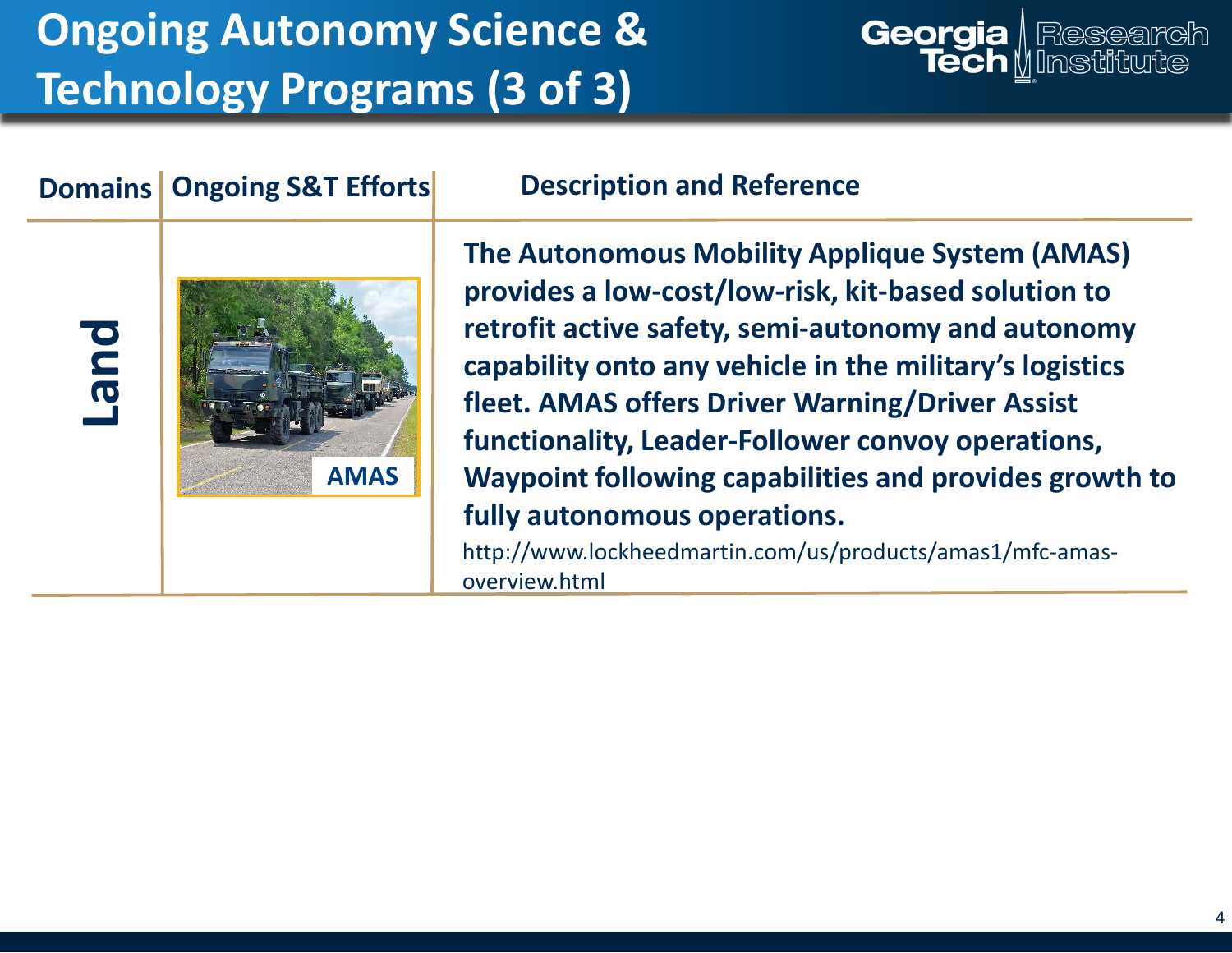**How am I as a Test Professional going to generate sufficient evidence through Test & Evaluation to assure the commander, operators, and others that observe or interact with the platform of the following:** 

#### **Examples**



**The Commander's newly deployed fleet of 40 fully autonomous surface vessels (actively engaged in 90 day continuous anti-submarine warfare missions) will not cause damage to their own fleet or be the center of an international incident as a result of at sea collisions.**



**Wingman**



**Convoy**

**The behaviors of the autonomous 5th Generation fighter "Wingman" will maintain air collision avoidance protocol, execute evasive maneuvers as necessary, and establish the requisite trust in the lead pilot to successfully execute the mission.**

**Those that encounter the deployed leader-follower convoy observe the vehicle's behavior as "appropriate" in all instances, so the observers can carry out their tasks as if the vehicles were fully manned.**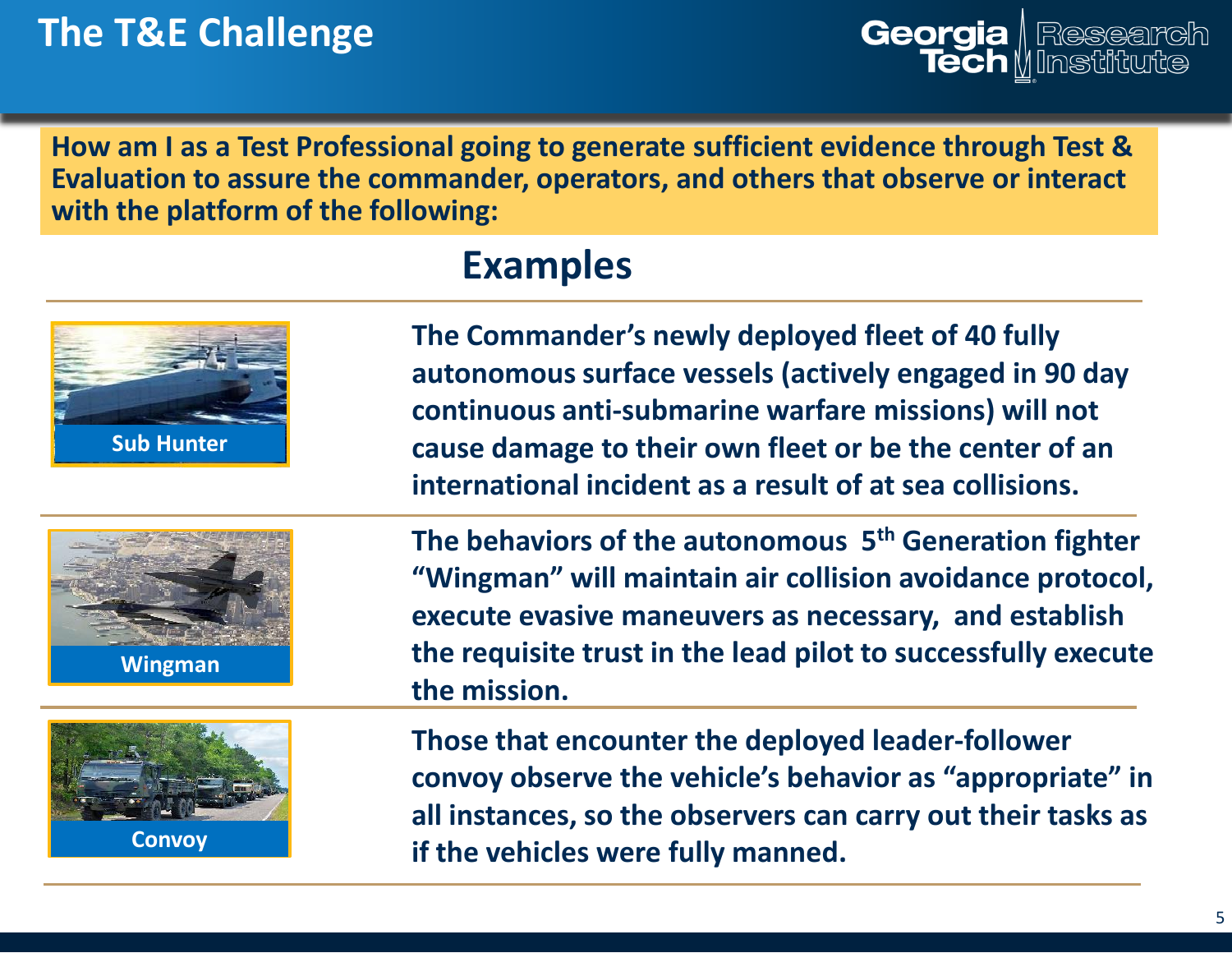#### **Autonomy Testing – Tackling the Georgia** | Research<br>Tech || Institute **Elephant coming to the range near you!**

#### **Purpose**

• **Drive thought/discussion in the Test Community towards innovative solutions to evaluate trust in the context of autonomous system T&E**

### **Agenda**

- **Autonomy Definitions & Terminology**
- **When/why is autonomy testing different?**
- **Human-Autonomy relationships and trust implications**
- **Trust Calibration**
- **Two key challenges**
- **Conclusion**



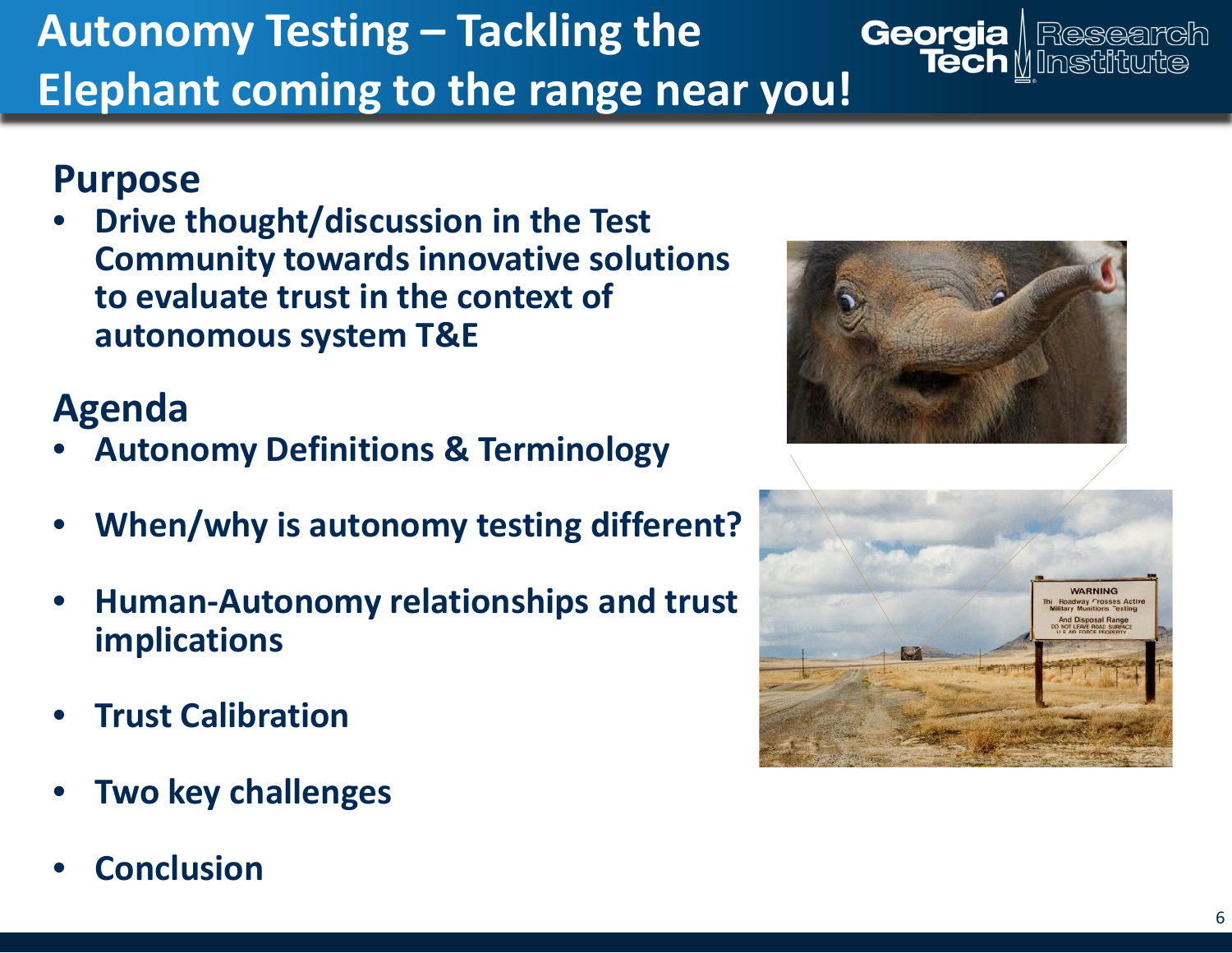#### **Automation**

- The system functions with no/little human operator involvement; however, the system performance is **limited to the specific actions**  it has been designed to do. Typically these are **well-defined tasks**  that have **predetermined responses**.
- **Rule-based responses**

#### **Autonomy**

- The system has a set of **intelligence-based capabilities** that allow it to **respond** to situations that were **not pre-programmed** or anticipated prior to deployment. Autonomous systems have a degree of **self-government** and self-directed behavior.
- **Decision-based responses**

\*As defined in the DoD Autonomy Community of Interest (COI) Test and Evaluation Verification and Validation Working Group Technology Investment Strategy 2015-2018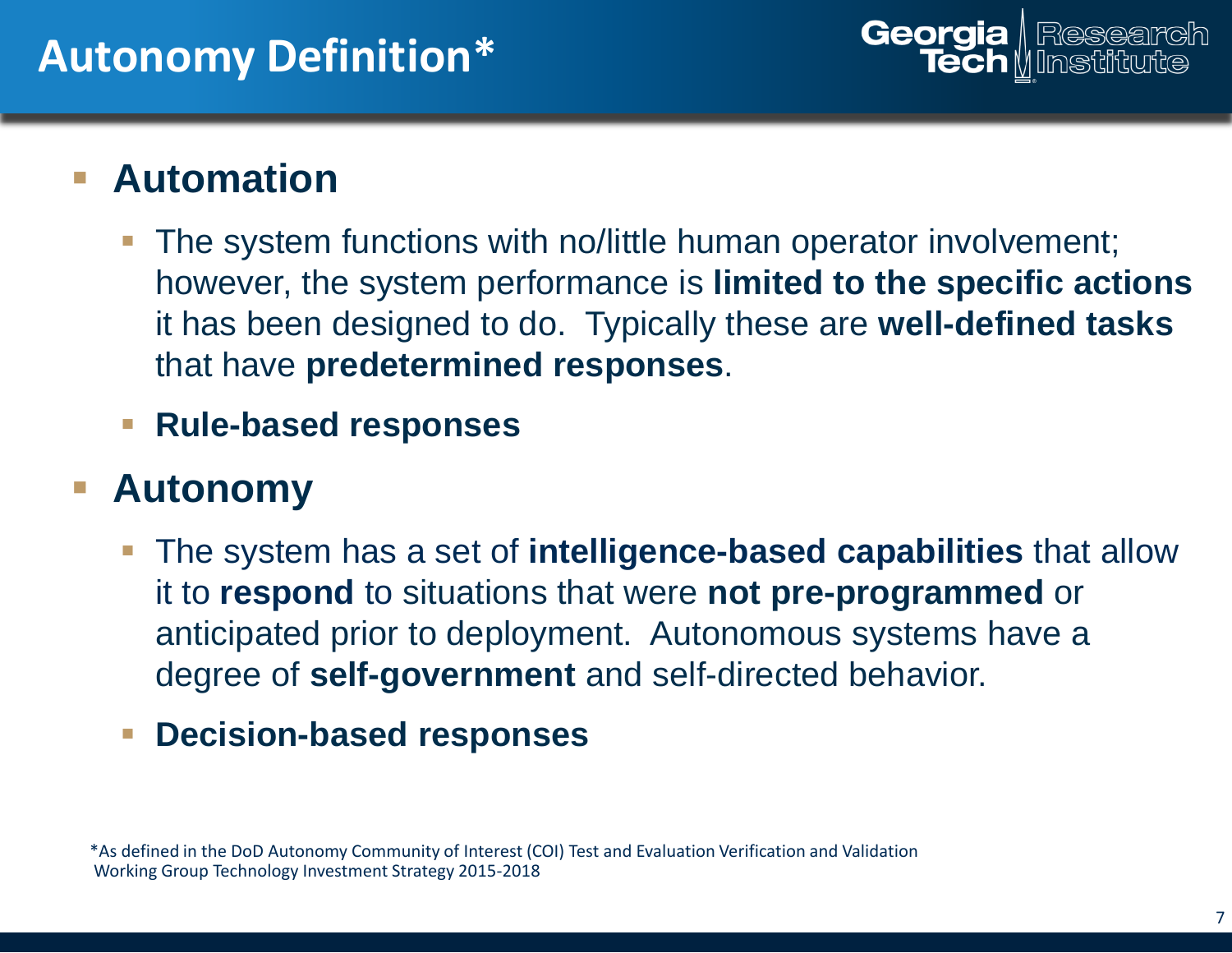## **Terminology**



**Different disciplines have developed different terminology in closely related areas**



**Terminology does not map one-to-one across disciplines, however they can be associated with the OODA loop to provide a common reference.**



**Situational Understanding Situational Assessment**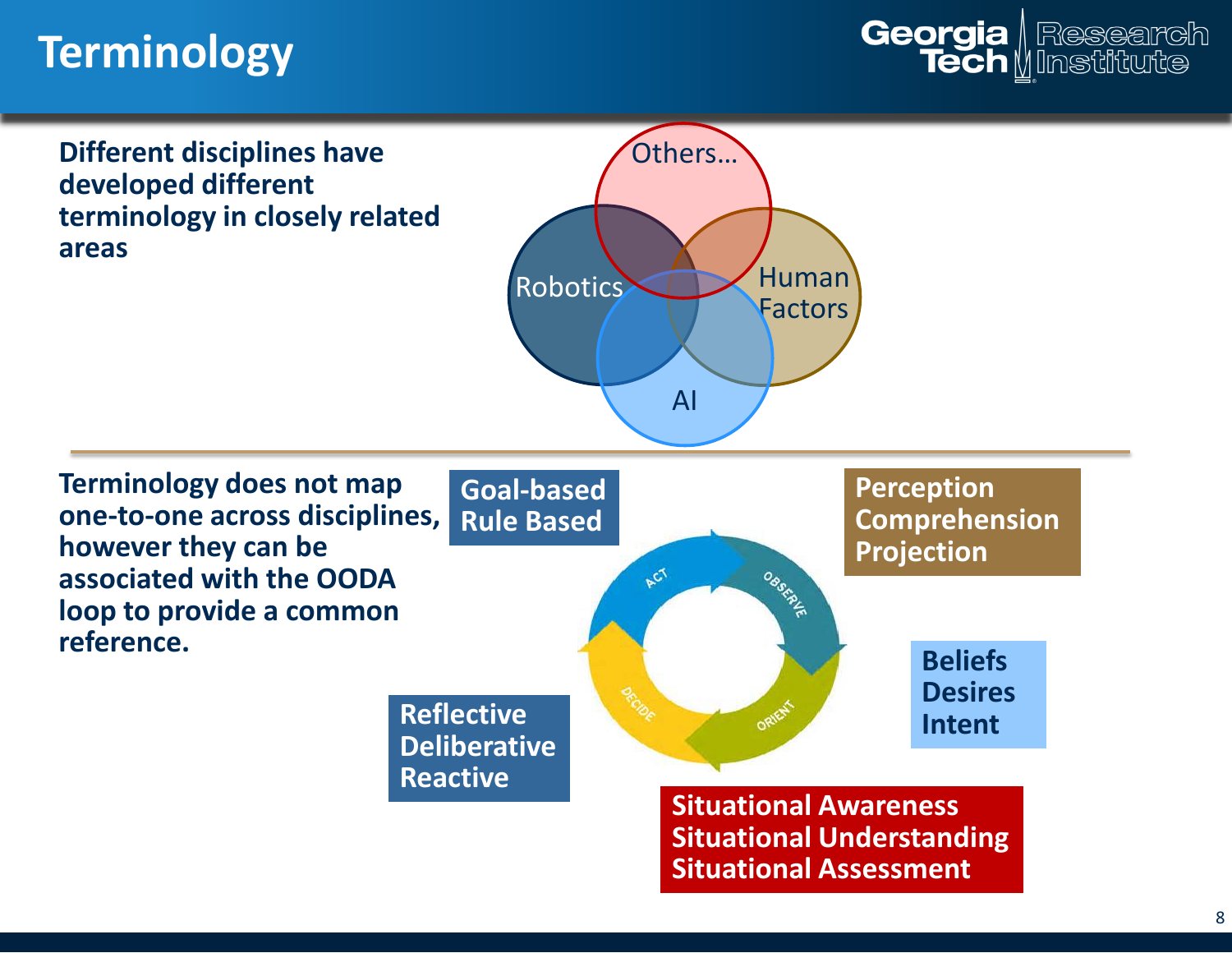## **Why is Autonomy Testing Different?**



**Several of the core conditions that guide a human's decision making on a daily basis are unaccounted for in today's autonomy. This fundamental aspect of autonomy significantly impacts the "acceptance criteria" of autonomy, and indirectly (but significantly) impacts T&E.**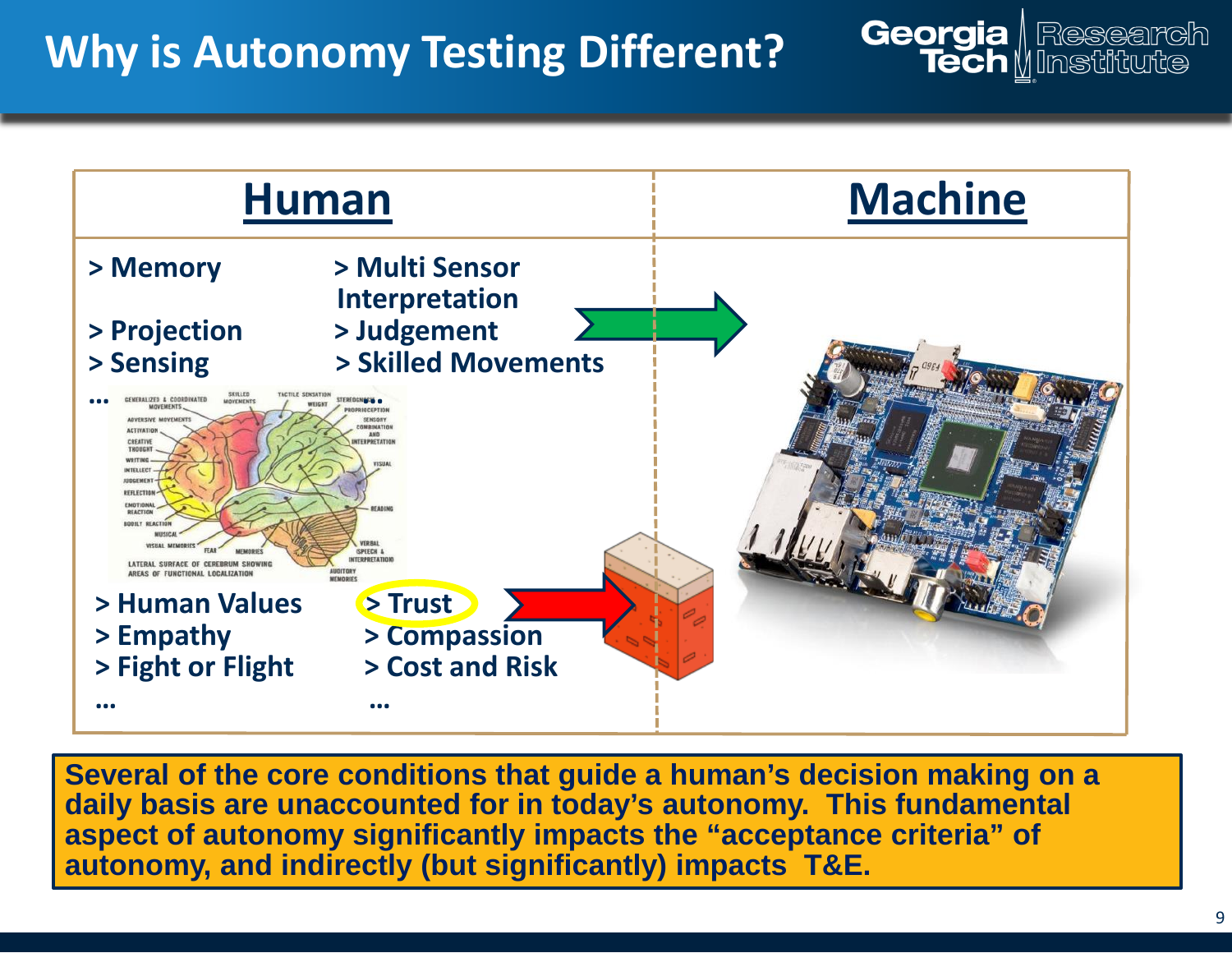- **Human/Autonomy (H/A) relationships can be described/decomposed via ……**
	- **Interdependence: how much the human relies on the autonomy**
	- **Symmetry: the ratio of how much the human relies on autonomy, and (conversely) how much autonomy relies on the human**
- Dependent • **Describing/decomposing a human's relationship with the autonomous system provides insight to the importance of, and an approach toward trust evaluation**



Georgia | Research

Tech M Institute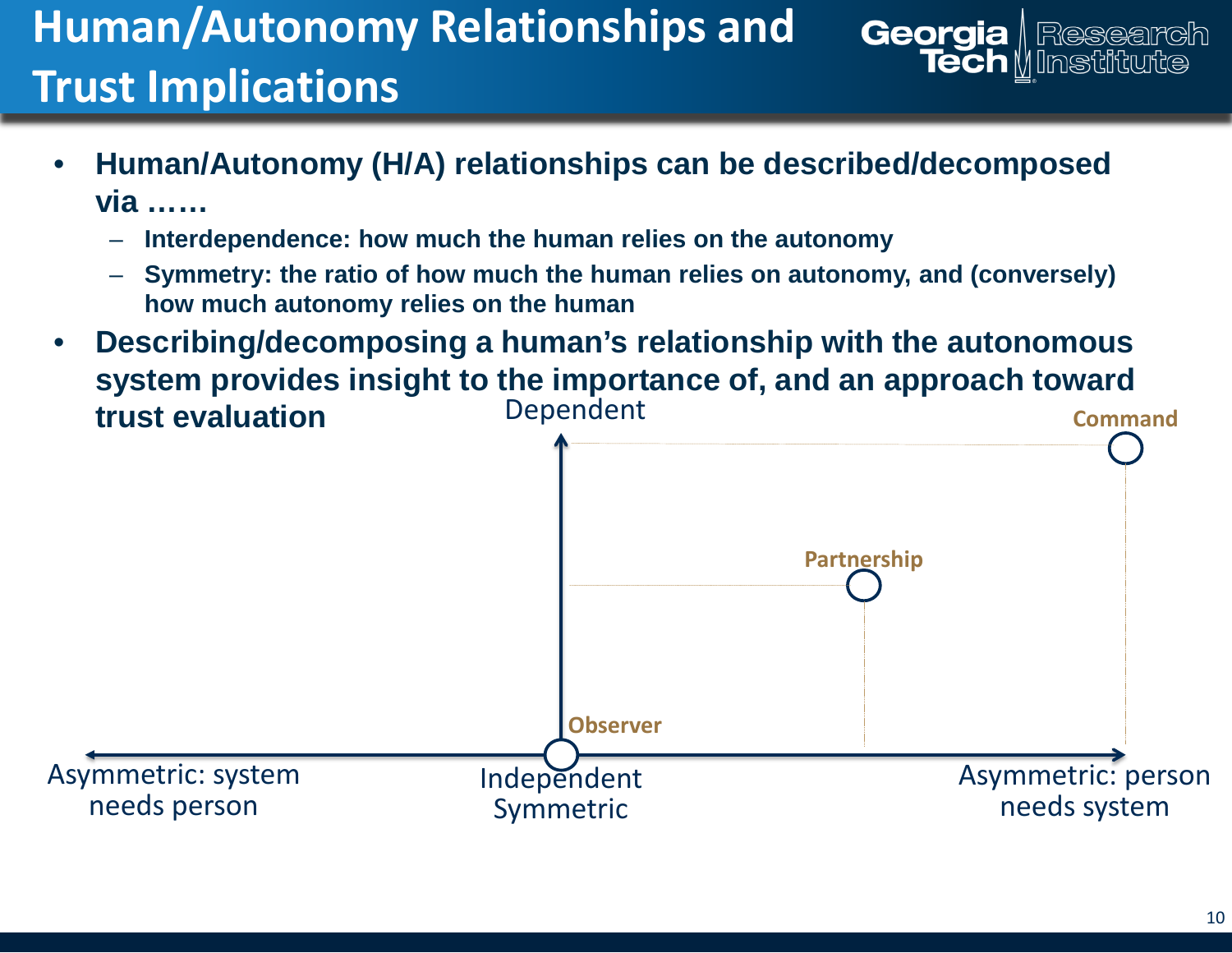## **Example 1**

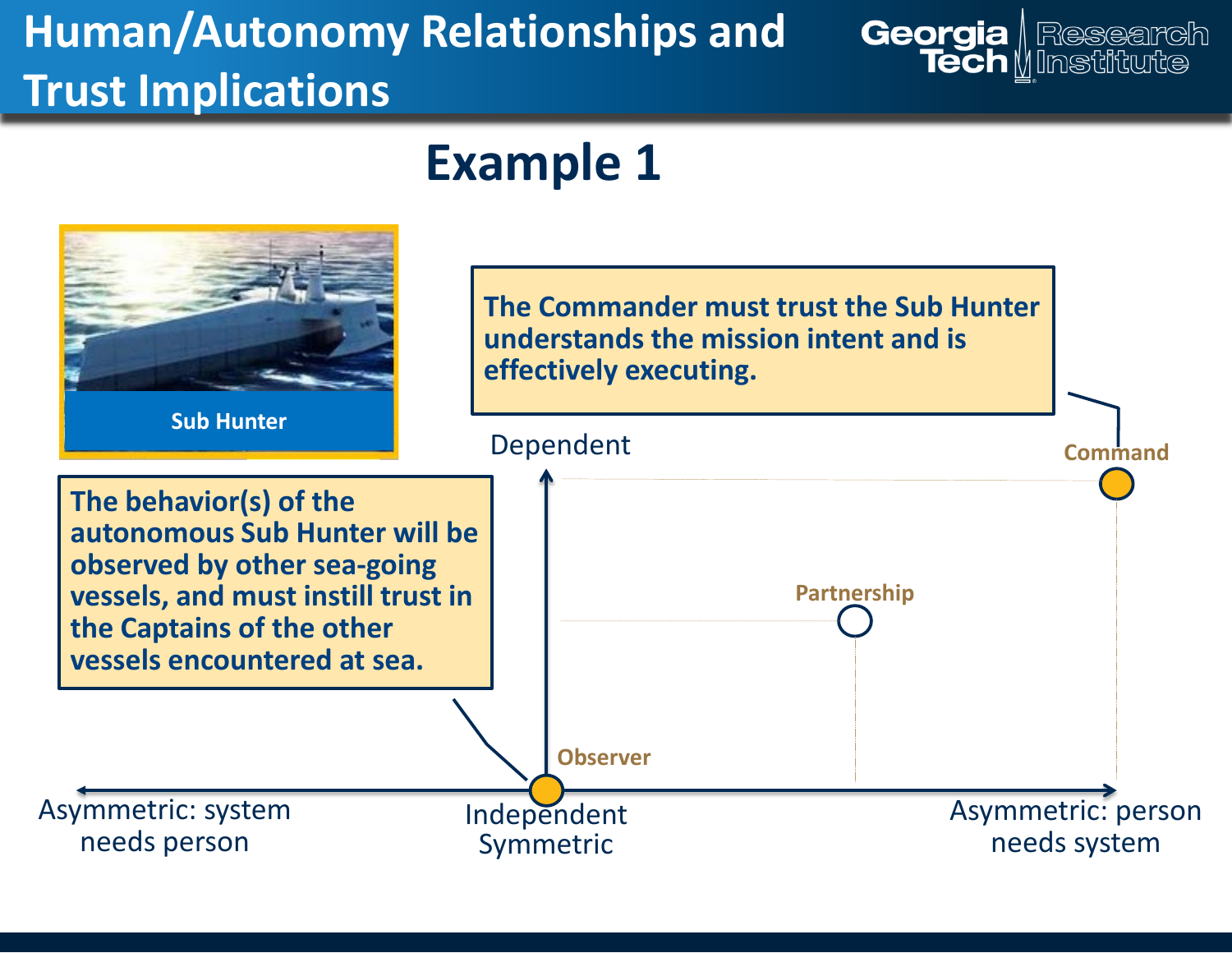## **Example 2**

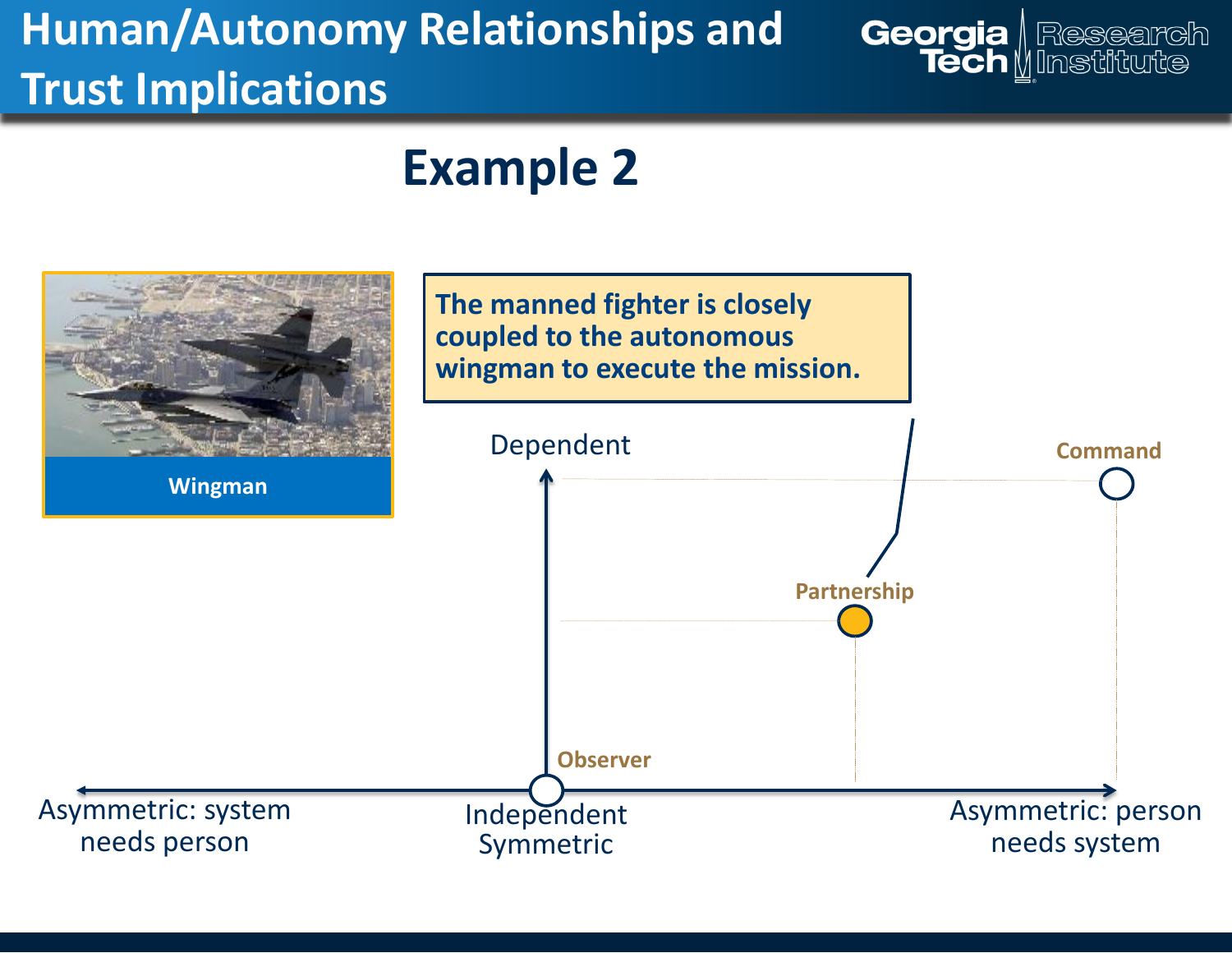## **Example 3**

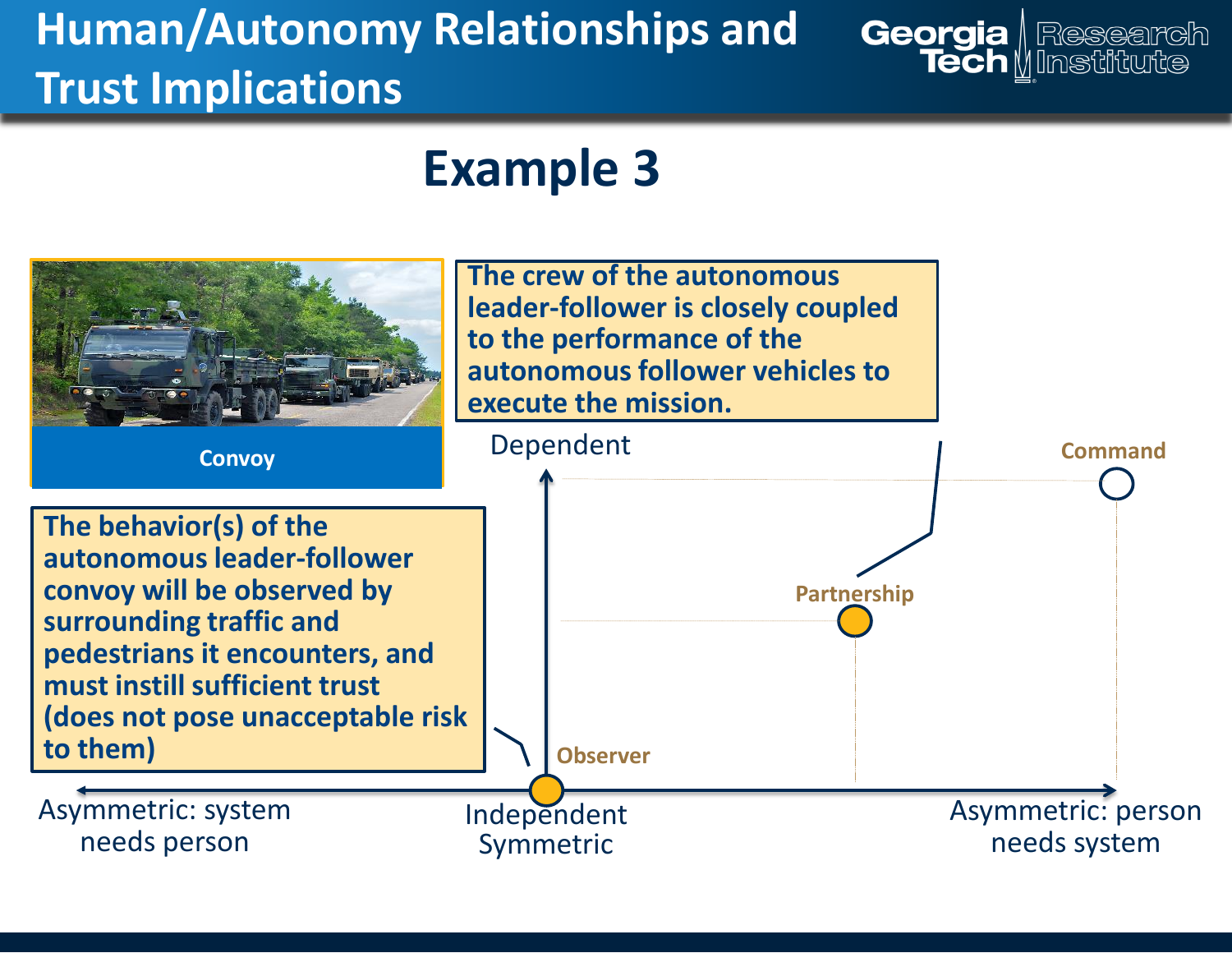# **Key Takeaways**

Georgia | Research

**Tech** M Institute

- **Quantifying and clearly identifying humanautonomy relationships will aid T&E planning**
	- **'Peer', 'Partnership', and 'Command' used here as descriptors to convey differences\***
	- **Recognizing and identifying when multiple human relationships exist (dependent upon CONOPS) will aid T&E planning**

\* Other 'Partnership' descriptive terms: Human-Machine Teaming, Manned-Unmanned Teaming (MUM-T), …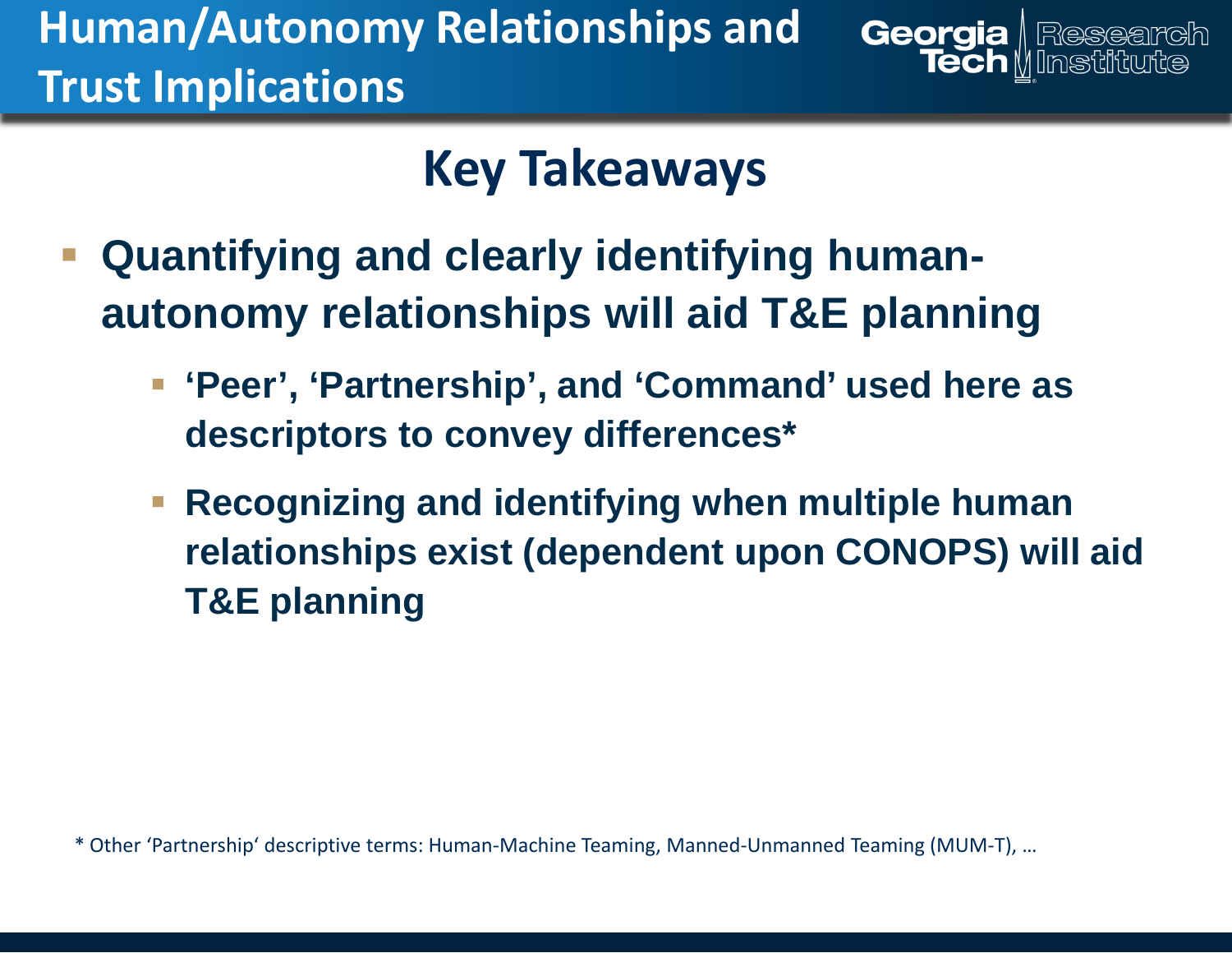![](_page_14_Picture_1.jpeg)

![](_page_14_Picture_2.jpeg)

- **What is Trust Calibration?**
	- **Trust calibration refers to the continuum of humans effective utilization of autonomy**
	- **Trust calibration is critically important with broad ramifications for both disuse (Distrust) and misuse (Overtrust)**
	- **Distrust / Overtrust results** 
		- **wrong decisions leading to undesired outcomes**
		- **reduced task effectiveness**

**…**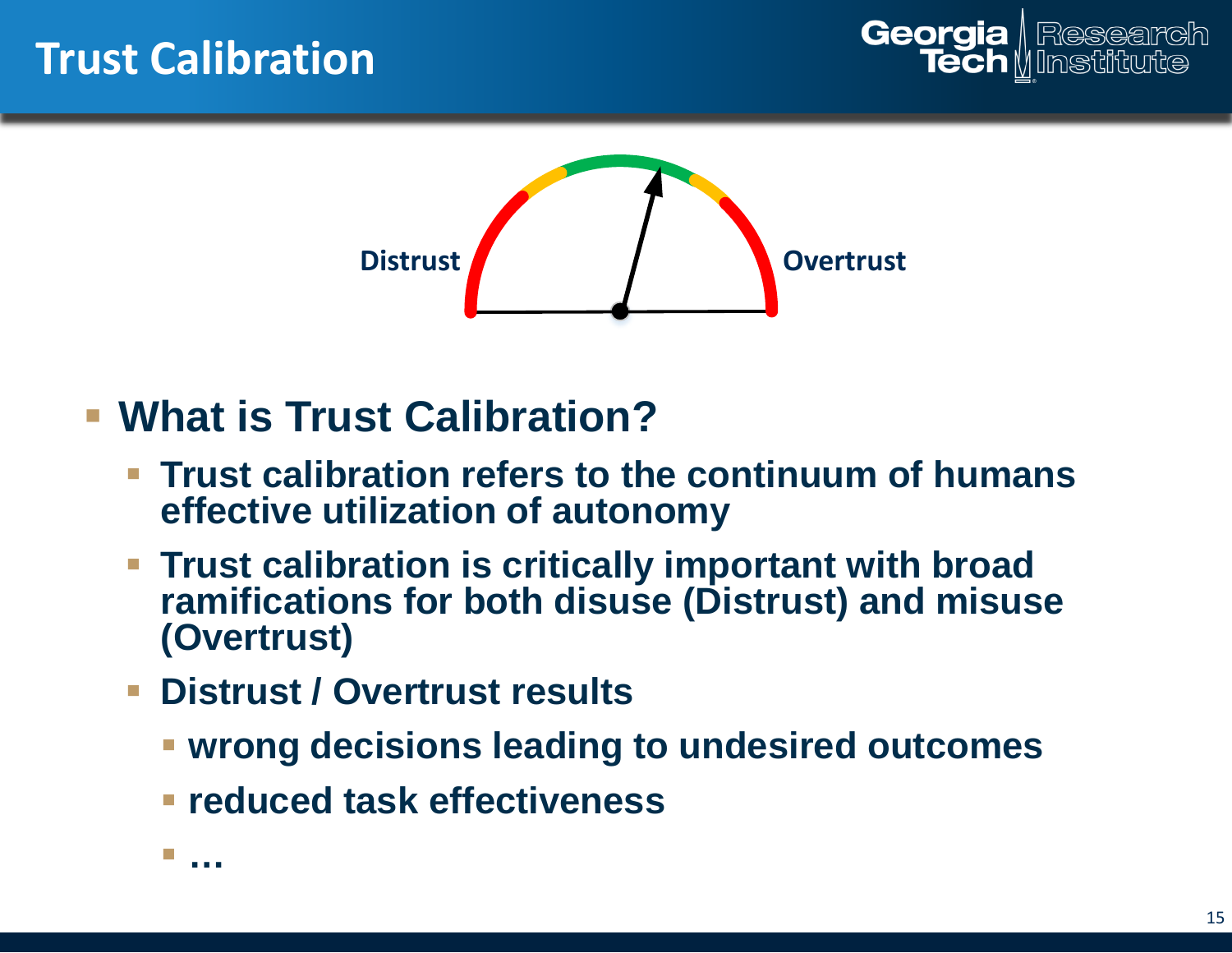![](_page_15_Picture_1.jpeg)

# **Key Takeaways**

- **F** 'Trust Calibration' is an established vernacular in **the study of human/autonomy and can be utilized by the T&E community**
	- **Evaluation of both "Overtrust" and "Undertrust" must be considered as part of T&E planning**
	- **Predisposition of the human subject is a critical consideration in the evaluation of trust**
	- **Experiment structure will be an important facet of evaluating trust during T&E**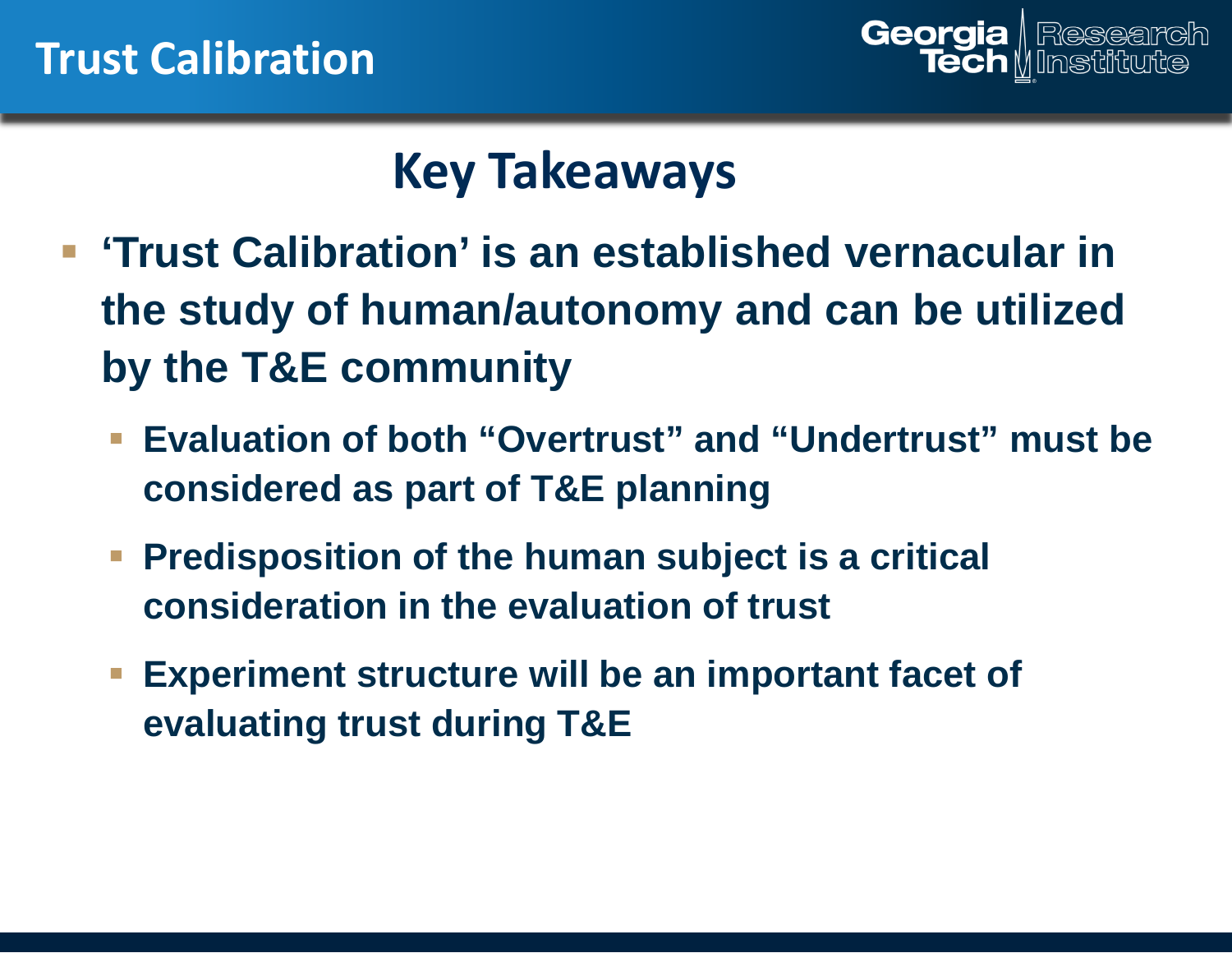## **Key Challenge #1**

![](_page_16_Picture_1.jpeg)

- **How do you evaluate trust?** 
	- **Experiment designs?**
	- **Metrics, measures, observations?**
	- **Pass Fail Criteria/Measures of effectiveness?**
- **Future T&E community needs**
	- **Methodologies and infrastructure to expand developmental test methods and approaches to address trust requirements**
	- **Expanding skillset and training policies to recognize the necessity of skills and evaluation methods of other disciplines (human factors, psychology, etc.)**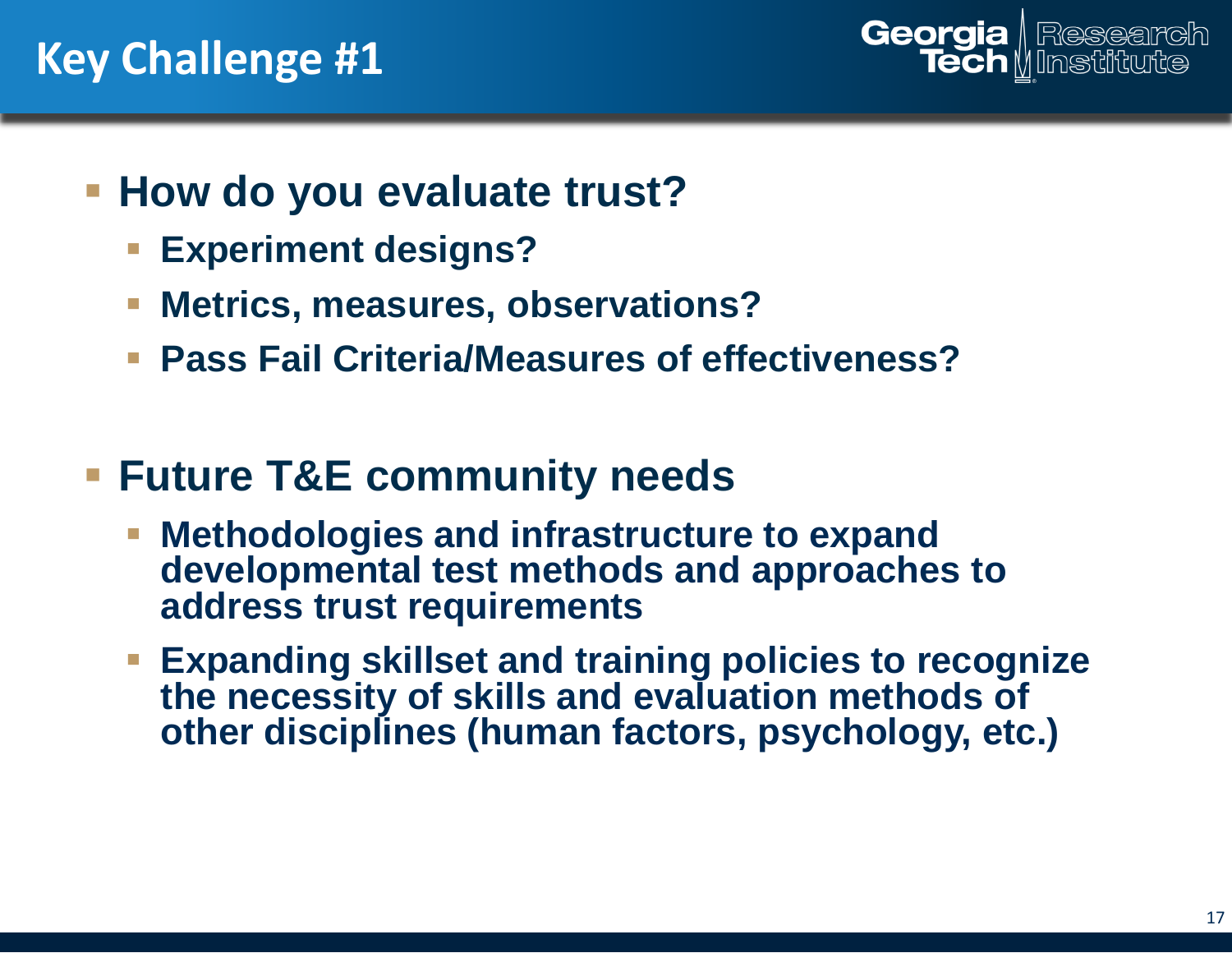### **Key Challenge #2**

![](_page_17_Picture_1.jpeg)

### **Who must solve the T&E of trust problem?**

- **Developmental Test?**
- **Operational Test?**
- **Training?**
- **All the above?**

### **Future T&E community needs**

 **An approach (supported by policy) that addresses a division of labor between DT&E, OT&E, and legacy training to effectively address the importance of, and challenges to, evaluating trust in autonomous systems**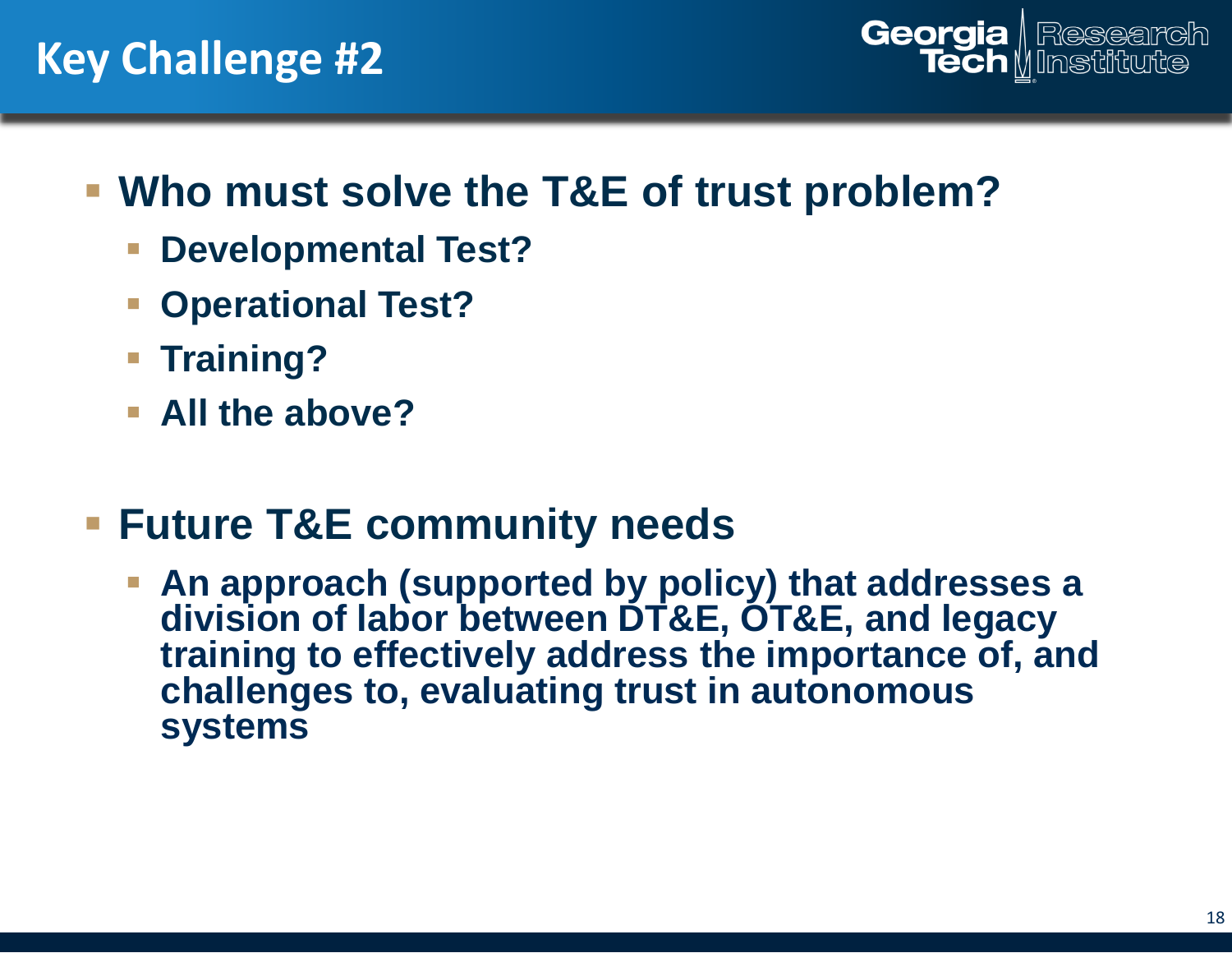Georgia | Research Tech M Institute

#### **Evaluating trust will be a critical element of the T&E of autonomous systems**

- **Quantifying and clearly identifying human-autonomy relationships will aid T&E planning**
- **'Trust Calibration' is an established vernacular in the study of human/autonomy and can be utilized by the T&E community**
- **Solutions to how you evaluate trust, and who evaluates trust (DT&E, OT&E, Training) may drive new T&E methodology, policy, and infrastructure needs**